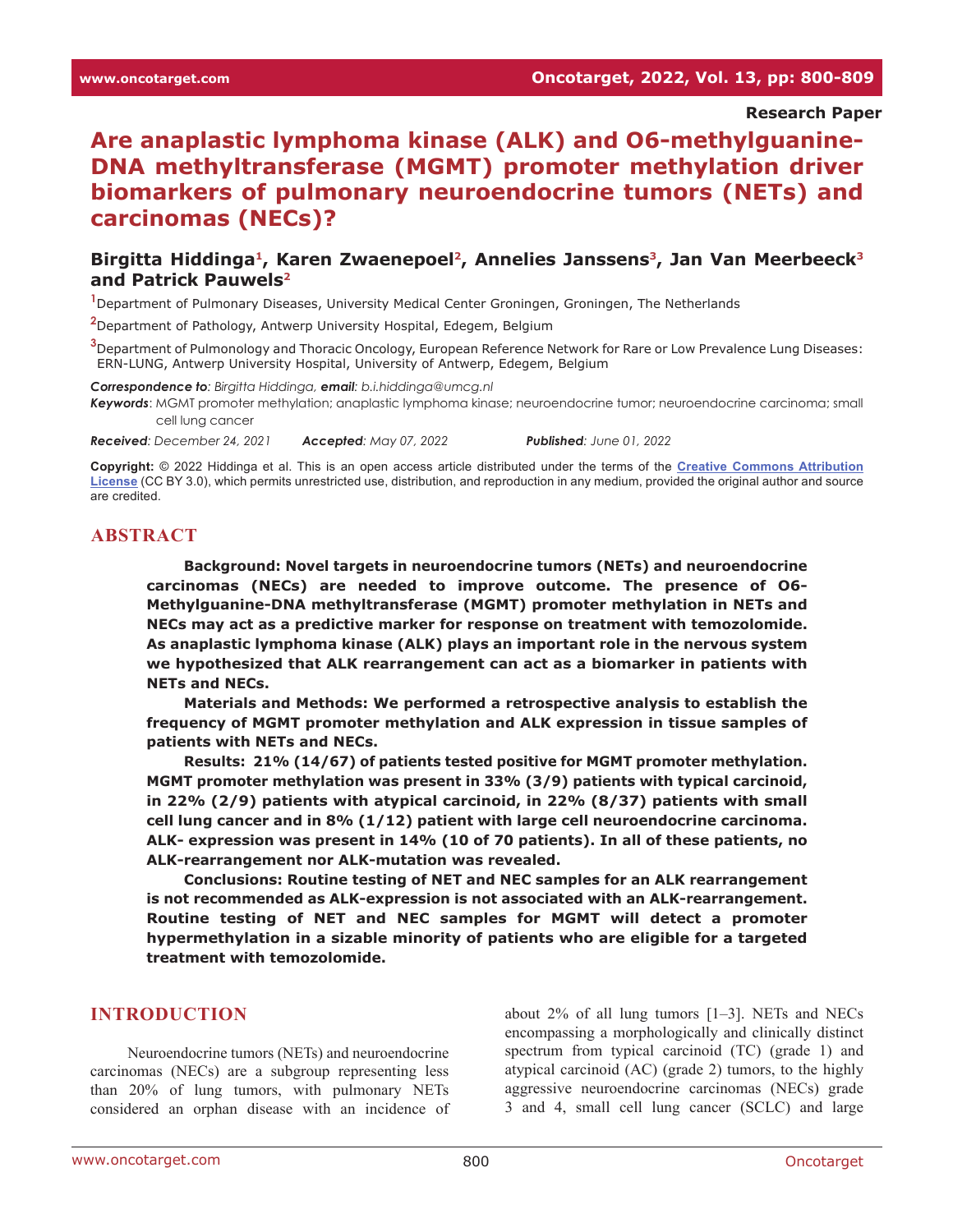cell neuroendocrine (LCNEC) variants with a high metastatic potential and a poor prognosis [4]. Their common phenotypic characteristic is the expression of features as neuroendocrine granules and the secretion of paraneoplastic cytokines and hormones, which reflect a common origin from the embryonal neuroendocrine crest. NETs arise from cells throughout the endocrine system. Although the different types of pulmonary NETs originate from the Kulchitsky cells of the bronchial mucosa, different mutations cause different biology and they are therefore considered separate clinical entities [5].

In the treatment of patients with advanced non-small cell lung cancer (NSCLC), a paradigm shift occurred over the last years by the discovery of actionable driver mutations and translocations susceptible for targeted treatment. Despite extensive research, few innovations in the treatment of NETs and NECs have been proposed. New potential targets in NETs and NECs are needed to improve outcome.

In NETs, DNA-promoter methylation might be a mechanism that maintains the neuroendocrine biology [6]. DNA-promoter methylation is a well-known epigenetic process and refers to one of the major mechanisms for silencing tumor suppressor genes. The DNA repair protein encoded by the O<sup>6</sup>-Methylguanine-DNA methyltransferase (MGMT) suppressor gene removes alkyl groups from the  $O<sup>6</sup>$  position of guanine [7]. The epigenetic silencing of the MGMT gene via promoter methylation of specific CpG islands of its promoter leads to loss of expression of MGMT enzyme [8]. MGMT promoter methylation status can be assessed by polymerase chain reaction (PCR) on either a cytology specimen from (needle) aspirations or a tissue specimen from biopsies [9]. Temozolomide has shown beneficial effects in patients with relapsed SCLC, especially in a subgroup associated with the presence of the MGMT promoter methylation [10]. The drug has shown promising activity in patients with glio(-blast-)oma and relapsed SCLC, with a response rate of 22% in all comers, of 19% in third line and of 38% in patients with brain metastases [10]. It is hypothesized that the presence of MGMT promoter methylation in NETs and NECs may act as a predictive marker for response to treatment with temozolomide [11].

The ALK fusion gene is mostly formed by a rearrangement occurring on the short arm of chromosome 2 and involves the genes encoding for ALK (2p23.2) and echinoderm microtubule-associated protein-like 4 (EML4) (2p21) [12]. Several other translocation partners have been described. Rearrangement of ALK occur in a variety of tumors, including NSCLC, anaplastic large cell lymphomas, inflammatory myofibroblastic tumors and neuroblastomas [13–15]. Little is known about ALK rearrangement in NETs and NECs [16]. As ALK plays an important role in the development of the brain and in specific neurons in the nervous system, we hypothesize that ALK expression or translocation is present in tumors of the neuroendocrine crest [17]. ALK rearrangement can act as biomarker for the treatment with ALKinhibitors in this selected patient group. Repurposing of drugs used for other indications and/or tumor types is an acceptable and innovative strategy in the advancement of treatment of these devastating carcinomas. We performed a retrospective analysis on tissue samples of patients with NETs and NECs to establish the frequency of MGMT promoter methylation and the frequency of ALK expression and rearrangement.

### **RESULTS**

#### **Patients and tumor classification**

After approval by the local Scientific board of the local Biobank and of the Ethical Committee and having obtained the consent of the patients, we collected from the local biobank the archival samples of 74 treatment-naïve patients who were diagnosed as NETs and NECs between January 2014 and December 2016, data of the hospital electronic system were retrospectively collected. Their characteristics such as age stage, diagnosis, performance score and treatment were extracted from their medical records. In case of surgically removed NETs, the primary tumor was tested for ALK and MGMT promoter methylation. In case of metastasized SCLC or LCNEC most samples were from metastases, either lymph node samples or metastases in other organs (except brain and bone metastases). Pathological diagnoses of these 74 patients were verified from archival tissue and made according to the World Health Organization classification based on morphology [4]. Confirmation of the pathologic diagnosis was made by a dedicated pathologist (PP) and was performed on IHC with synaptophysin, chromogranin A, and Ki-67. Tumors were classified as NETs, typical carcinoid (grade 1) and atypical carcinoid (grade 2) tumors, to the NECs grade 3 and 4, SCLC and LCNEC variants with a high metastatic potential and a poor prognosis.

Most patients had metastatic SCLC. Patients characteristics and test results are described in Table 1. There was adequate tissue available for ALK testing in 70 patients and in 67 patients for MGMT promoter methylation testing. Patients were treated according to the guideline. Patients were not treated with an ALK-inhibitor in case of positive ALK-IHC, nor with temozolomide if presence of MGMT promoter methylation as both treatments were not available as reimbursed medication.

#### **Analysis of ALK IHC, FISH and ALK mutations**

Ten of 70 (14%) specimens were ALK IHC positive (Table 1). The ten ALK IHC positive specimens consisted of two typical carcinoids, two atypical carcinoids, and six SCLC. None of the 13 LCNECs were ALK IHC positive. ALK IHC positive specimen were tested for ALK FISH (Figure 1). None of them showed rearrangements.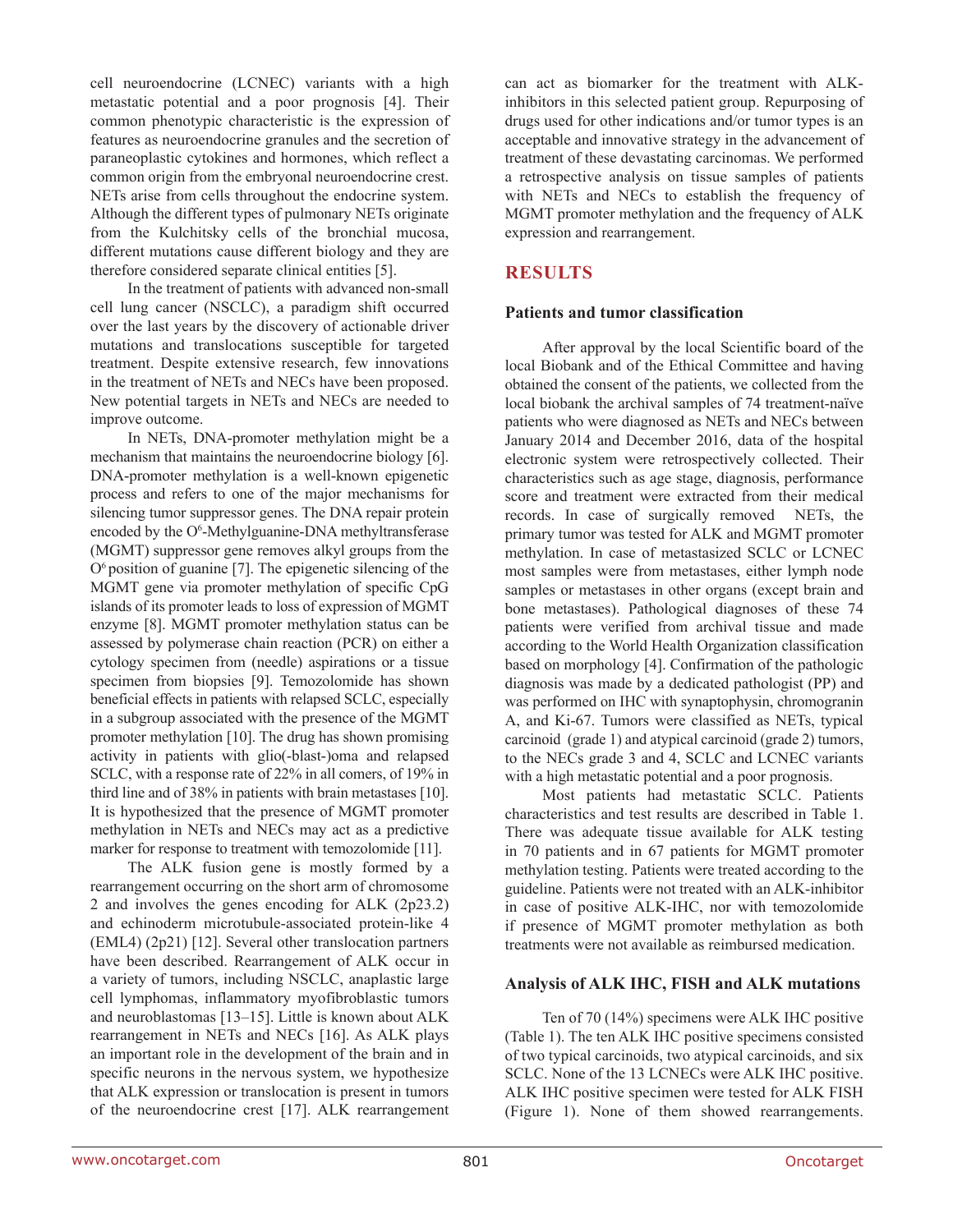|                    | Total: $N = 74$ |                  | ALK IHC positive ALK IHC negative MGMT positive MGMT negative |           |                |
|--------------------|-----------------|------------------|---------------------------------------------------------------|-----------|----------------|
| Evaluable cases    |                 | 10               | 60                                                            | 14        | 53             |
| Age range (years)  | $39 - 88$       | $46 - 88$        | $39 - 88$                                                     | $45 - 88$ | $39 - 88$      |
| <b>Sex</b>         |                 |                  |                                                               |           |                |
| Male               | 40 $(54%)$      | $\overline{4}$   | 36                                                            | 7         | 26             |
| Female             | 34(46%)         | 6                | 28                                                            | 7         | 27             |
| Disease stage      |                 |                  |                                                               |           |                |
| I                  | 17              | 3                | 13                                                            | 4         | 11             |
| $\prod$            | 7               | $\boldsymbol{0}$ | 6                                                             | 2         | $\overline{4}$ |
| Ш                  | 20              | 3                | 16                                                            | 4         | 15             |
| IV                 | 30              | $\overline{4}$   | 25                                                            | 4         | 23             |
| Tumor histology    |                 |                  |                                                               |           |                |
| Typical carcinoid  | 10              | 2(22%)           | 7(78%)                                                        | 3(33%)    | 6(67%)         |
| Atypical carcinoid | 9               | 2(25%)           | 6(75%)                                                        | 2(22%)    | 7(78%)         |
| <b>SCLC</b>        | 41              | 6(15%)           | 33 (85%)                                                      | 8(22%)    | 29 (78%)       |
| <b>LCNEC</b>       | 14              | $0(0\%)$         | 13 (100%)                                                     | 1(8%)     | 11(92%)        |

**Table 1: Patient characteristics and results of ALK and MGMT testing**

Abbreviations: ALK: anaplastic lymphoma kinase; IHC: immunohistochemistry; MGMT: O<sup>6</sup>-Methylguanine-DNA methyltransferase; NET: neuroendocrine tumor; NEC: neuroendocrine carcinoma; SCLC: small cell lung carcinoma; LCNEC: large cell neuroendocrine carcinoma.

In 5 tissues of high ALK expression the presence of ALK mutations was tested, but no ALK mutations were present.

#### **Analysis of the MGMT promoter methylation testing**

In 67 of 74 patients, tissue was sufficient for evaluation. In 21% (14/67) of patients tested positive for MGMT promoter methylation (Table 1). MGMT promoter

methylation was present in 33% (3/9) patients with typical carcinoid, in 22% (2/9) patients with atypical carcinoid, in 22% (8/37) patients with SCLC and in 8% (1/12) patient with LCNEC.

# **DISCUSSION**

This is one of the largest series with NET and NEC where the role of MGMT promoter methylation and ALK is studied.

 $\overline{B}$ 

**Figure 1:** (**A**) ALK IHC staining (10X): moderate to strong staining in 70% of the tumor cells. (**B**) ALK FISH: ALK IHC positive SCLC sample without ALK rearrangement (only fused signals present).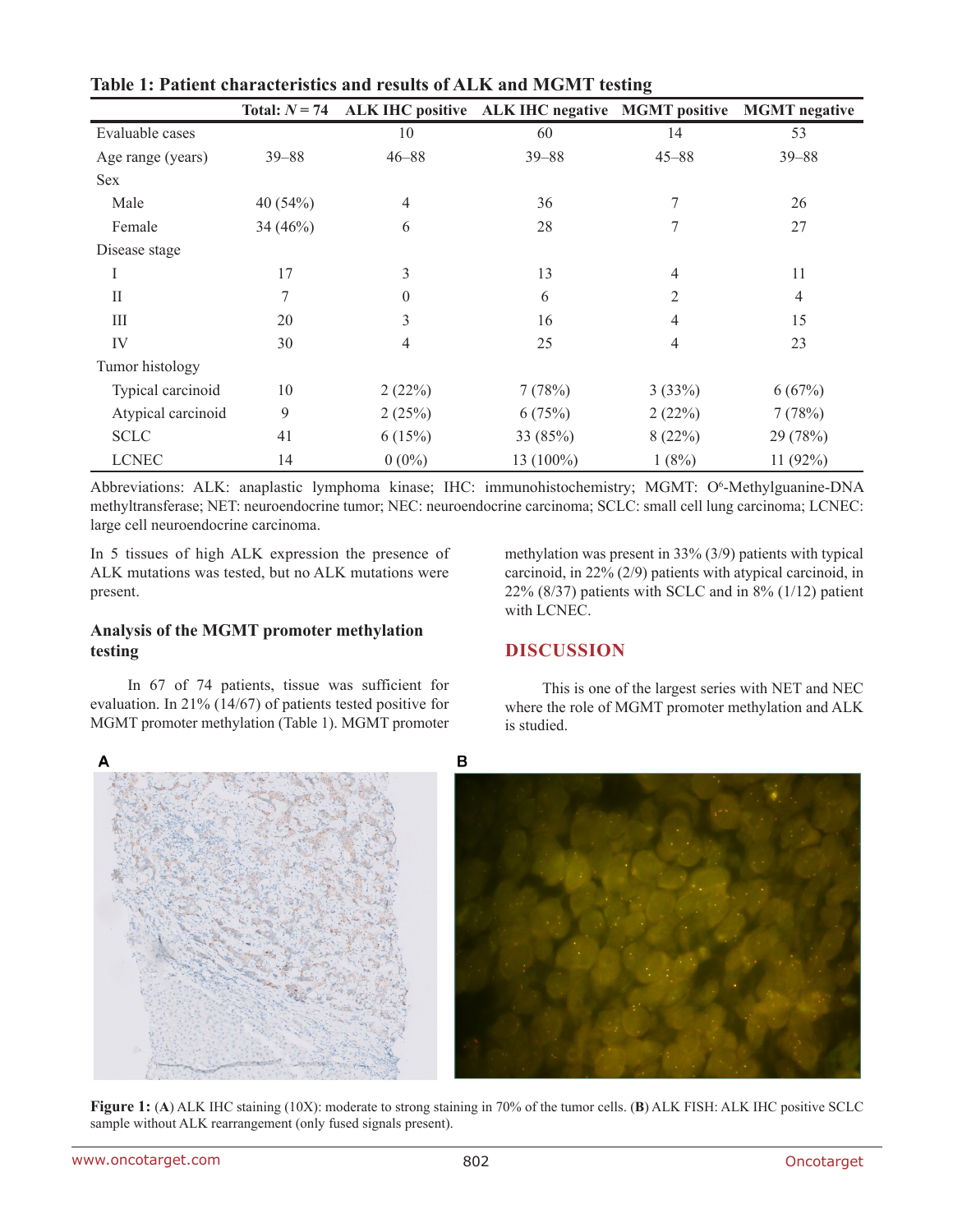|                          |                                | Samples $(n)$     | <b>ALK</b><br>expression | <b>ALK</b> rearrangement          | <b>ALK</b> mutation,<br>amplification, copy<br>gain number (CGN) | <b>Response on ALK</b><br>inhibitor  |  |
|--------------------------|--------------------------------|-------------------|--------------------------|-----------------------------------|------------------------------------------------------------------|--------------------------------------|--|
| Kondoh [18]              | <b>SCLC</b>                    | 142               | $16(11.3\%)$             | Not present                       | CGN: $4/12$ (33, 3%)                                             | No response of                       |  |
|                          | <b>LCNEC</b>                   | 41                | $\overline{0}$           | Not present                       | Not present                                                      | crizotinib in in-vitro<br>cell lines |  |
|                          | Typical carcinoid              | 11                | $\Omega$                 | Not present                       | Not present                                                      |                                      |  |
|                          | <b>SCLC</b>                    | 69                | $2(2.9\%)$               | Not present                       | NA                                                               | NA                                   |  |
| Nakamura [19]            | <b>LCNEC</b>                   | 106               | $1(0.9\%)$               | Not present                       |                                                                  |                                      |  |
|                          | Carcinoid                      | 52                | $\Omega$                 | Not present                       |                                                                  |                                      |  |
| Karlsson [20]            | <b>LCNEC</b>                   | 32                | NA                       | Not present                       | NA                                                               | NA                                   |  |
| Toyokawa <sup>[16]</sup> | SCLC and<br>adenocarcinoma     | $\mathbf{1}$      | Present                  | Variant 1 EML4 - ALK<br>fusion    | NA                                                               | NA                                   |  |
| Toyokawa [21]            | SCLC and<br>adenocarcinoma     | 1                 | Present                  | Variant 2 EML4 - ALK<br>fusion    | NA                                                               | NA                                   |  |
| Bai [22]                 | SCLC and<br>adenocarcinoma     | $\mathbf{1}$      | Present                  | $KLC1 - ALK$ fusion               | NA                                                               | NA                                   |  |
| Pronk $[23]$             | SCLC and atypical<br>carcinoid | $\mathbf{1}$      | NA                       | NA                                | NA                                                               | NA                                   |  |
| Wang [24]                | Atypical carcinoid             | 1 (liquid biopsy) | NA                       | $SMC5 - ALK$ fusion               | Not present                                                      | Alectinib, partial<br>response       |  |
| Nakajima [25]            | Atypical carcinoid             | 1                 | Present                  | Present                           | NA                                                               | Crizotinib, partial<br>response      |  |
| Fukuizumi [26]           | Atypical carcinoid             | $\mathbf{1}$      | Present                  | Variant 3a/b EML4 - ALK<br>fusion | Not present                                                      | Crizotinib, no<br>response           |  |
| Omachi [27]              | <b>LCNEC</b>                   | $\mathbf{1}$      | Present                  | Variant 2 EML4 - ALK<br>fusion    | NA                                                               | Crizotinib, progressive<br>disease   |  |
| Miyoshi <sup>[28]</sup>  | <b>SCLC</b>                    | $\mathbf{1}$      | Present                  | Not present                       | NA                                                               | NA                                   |  |
| Hayashi <sup>[29]</sup>  | <b>LCNEC</b>                   | 1                 | NA                       | Present                           | NA                                                               | Alectinib, response                  |  |

#### **Table 2: Studies on ALK in NETs and NECs**

Abbreviations: ALK: anaplastic lymphoma kinase; NET: neuroendocrine tumor; NEC: neuroendocrine carcinoma; SCLC: small cell lung carcinoma; LCNEC: large cell neuroendocrine carcinoma; NA: not analyzed.

In our series we found ALK expression in 14% of a cohort of 70 patients with NETs and NECs. No ALK- rearrangement was present. These findings are in accordance with the largest series of patients with SCLC published [18–20] (Table 2). To evaluate whether ALK expression in NET/NEC is generally associated with ALK mutations we selected five patient samples with a high ALK expression for ALK mutation analysis. We made the assumption that if ALK-mutations were absent in the high-expressors, patients with a low or negative ALKexpression harbored no ALK-mutations. None of the specimens with a high ALK expression ALK mutations were detected. Kondoh et al., examined specimens of 142 patients with SCLC, 41 patients with LCNEC and 11 patients with carcinoids [18]. In the SCLC cohort, ALK expression was detected in 16 of 142 (11.3%) and 4 of 12 specimens were found to carry copy gain numbers. In the LCNEC and carcinoid cohort no rearrangements, no amplifications, no point mutations and no ALK expression was found. No significant association was found between ALK-expression and overall survival. The authors conclude that ALK-expression in SCLC was due to intrinsic expression of a normal ALK-transcript.

In another series aberrant ALK-expression in 227 pulmonary NECs was observed in 2 (2.9%) of 69 SCLC and 1 (0.9%) of 106 LCNEC [19]. In 52 carcinoid tumors no ALK-expression was observed. In three ALK positive NECs no ALK rearrangement nor amplification was found, also no ALK-mutation was detected. In a smaller series of 32 LCNEC tumors, no ALK-expression was seen. Nor were ALK-fusions or ALK-mutations detected [20]. This data is in agreement with our results demonstrating that ALK expression is not associated with the presence of an ALK-rearrangement or ALK-mutation.

A number of case-reports on ALK-rearrangements in atypical carcinoid, SCLC and LCNEC have been reported (Table 2). Not all specimen were tested for ALKexpression, and no ALK-mutations were revealed.

Two cases of SCLC were reported containing an ALK-rearrangement in a series of 30 patients with SCLC [16, 21]. Both cases had a combined SCLC with an ALKexpression and an adenocarcinoma. In the first case presented the adenocarcinoma component harbored an EGFR-mutation, deletion in exon 19 [16]. It was stated by the authors that adenocarcinomas with an EGFR-mutation can transform into SCLC in the process of acquiring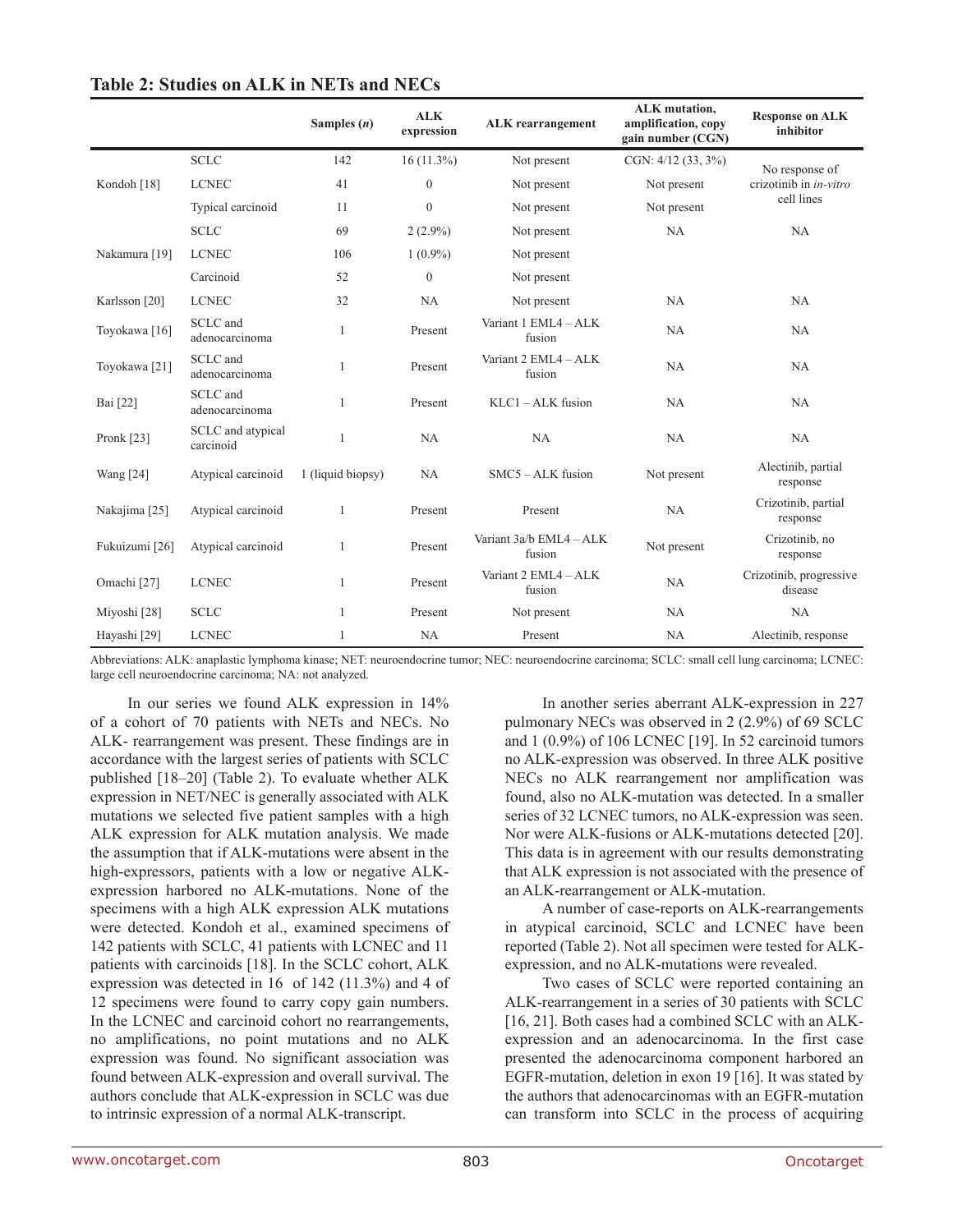|                       |                               | <b>Samples histology</b><br>(n) | <b>Samples cytology</b><br>(n) | <b>MGMT</b> promoter<br>methylation $(\% )$ | <b>Response on</b><br>temozolomide |
|-----------------------|-------------------------------|---------------------------------|--------------------------------|---------------------------------------------|------------------------------------|
| Miglio <sup>[9]</sup> | <b>SCLC</b>                   | 30                              | 24                             | 35.2                                        | NA                                 |
| Pietanza $[10]$       | <b>SCLC</b>                   | 27                              |                                | 48                                          | RR 38%                             |
| Zauderer $[37]$       | <b>SCLC</b>                   | 8                               |                                | 87.5                                        | 1 PR $(14%)$                       |
| Walter [11]           | Carcinoid                     | 5                               |                                | 80                                          | NA                                 |
| Pietanza [39]         | <b>SCLC</b>                   | 32                              |                                | 31                                          | Not significantly                  |
| Lei $[31]$            | Carcinoid and<br><b>LCNEC</b> | 12                              |                                | 16.6                                        | <b>NA</b>                          |
| Lu $[38]$             | <b>SCLC</b>                   | 33                              |                                | 51.5                                        | NA                                 |

**Table 3: Studies on MGMT promoter methylation in NETs and NECs**

Abbreviations: MGMT: O<sup>6</sup>-Methylguanine-DNA methyltransferase; NET: neuroendocrine tumor; NEC: neuroendocrine carcinoma; SCLC: small cell lung carcinoma; LCNEC: large cell neuroendocrine carcinoma; NA: not analyzed; RR: response rate; PR: partial response.

resistance to EGFR tyrosine kinase inhibitors. As this patient didn't receive any medication before diagnosis, the mechanism rather reflects coincidence than transformation as acquired resistance. In the second case report a patient with SCLC harboring a variant 2 of the EML4-ALK fusion gene [21]. This SCLC was repeatedly confirmed by histological biopsy, however stained negative for TTF1 and positive for ALK. The patient showed a partial response on chemotherapy. After progression, a biopsy confirmed SCLC with ALK-expression. The patient didn't receive treatment with an ALK-inhibitor. In another case of combined SCLC and adenocarcinoma, an ALK gene alteration was found in both components [22]. In a case report of combined SCLC and atypical carcinoid no testing for ALK was conducted [23]. These patients received standard of care, none of these patients were treated with ALK-inhibitors. We hypothesize that these findings in combined SCLC and adenocarcinoma or a combined SCLC and atypical carcinoid suggests that the origin of the lung tumor may be monoclonal. We did not include combined tumors in our series.

Case reports of NETs or NECs that were treated with ALK-inhibitors showed different responses. One case of atypical carcinoid with an ALK-rearrangement showed partial response on alectinib after progression on temozolomide and capecitabine [24]. Another patient with an atypical carcinoid with ALK-expression and ALK-rearrangement progressed after chemotherapy and was successfully treated with crizotinib [25]. An atypical carcinoid with variant 3a/b ALK-rearrangement did not respond to crizotinib [26]. Crizotinib as first generation ALK-inhibitor maybe less powerful. A case report of a patient with LCNEC with ALK rearrangement responding to alectinib after progression on chemotherapy [27]. In a case of advanced LCNEC expressing ALK on IHC and an ALK-rearrangement with FISH, the patient treated with crizotinib in first line [28]. The first evaluation six weeks later showed progressive disease. The conclusion is that ALK-rearrangement may not be of practical importance in LCNEC and that neuroendocrine tumors with ALKrearrangement may be less responsive to ALK-inhibitors. This stresses the importance to assess ALK fusion genes with FISH or NGS (RNA) in case of ALK-expression [29].

In our series standard testing for ALK was done by FISH testing, as it was – at that time – the standard test considered 'gold standard'. In later times we tested ALK IHC as the abnormal ALK protein product of fusion genes may be associated with elevations in ALK protein, detectable by IHC. A positive ALK-expression is considered sufficient indication for treatment with an ALK-inhibitor in NSCLC. Currently, superior second and third generation ALK-inhibitors are available with a better systemic and intracranial efficacy than crizotinib, which was used in some of the patients in the case reports. As sporadic cases of TKI-addicted ALK-altered lung cancers are in the NET/NEC population, selected patients fit enough for advanced line therapy, should be tested for the presence of ALK protein.

#### **MGMT promoter methylation in NETs and NECs**

Epigenetic alterations in cancer are a potential source of predictive therapeutic biomarkers for personalized cancer treatment. Whereas MGMT promoter methylation may have predictive value, MGMT expression by IHC does not [30].

A feasibility study was conducted in relapsed SCLC to evaluate the MGMT promoter methylation in tissue, cytology and sputum [9]. Of 56 patients with SCLC, 30 tissue biopsies, 17 fine-needle aspirates, 8 bronchial washings and 1 sputum were available. Methylation analysis was obtained in 54 samples (and failed in two bronchial washings). MGMT promoter methylation was detected in 35.2% without any significant difference between histological and cytological samples (37.9% vs. 32%) (Table 3). The assay used for MGMT analysis is an in house developed validated assay for glioblastoma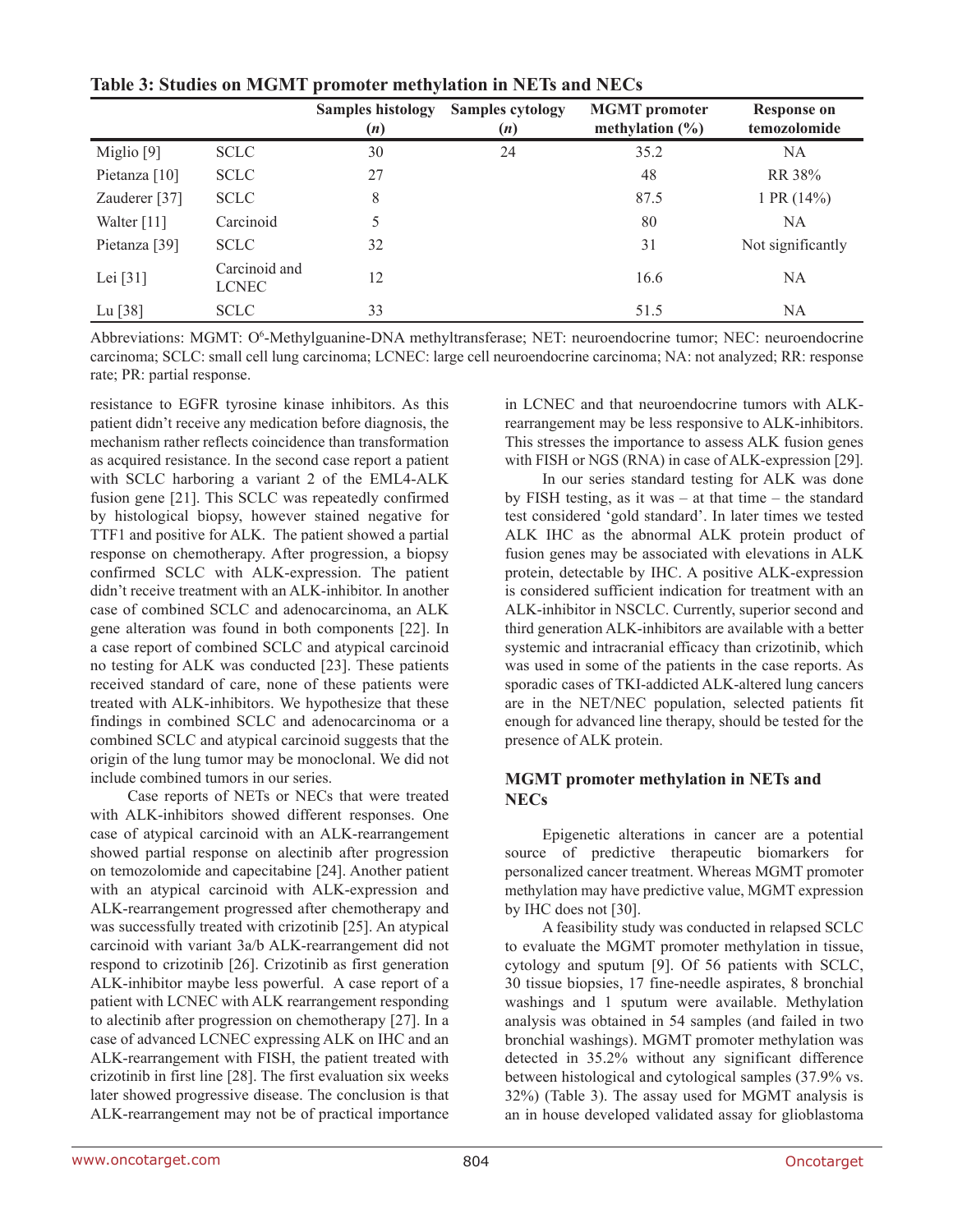samples. The assay is highly suitable for glioblastoma samples as annual EQA schemes for central nervous system tumors demonstrate good results. Although the assay works well for small tissue fragments and cytology, the assay has not been validated on SCLC/ NET/NEC samples. The degree of MGMT methylation is a continuous value and the ideal cut-off value for hypermethylation of SCLC/NET/NEC might be different than in central nervous system tumor. Another limitation is that when a partial loss of both chromosomes 10 occurs, the MGMT assay can produce a false negative result because this loss is not taken in account.

No prospective data about the incidence of MGMT promoter methylation is available in lung NETs. In other retrospective series, MGMT is methylated in 0–27% of lung NETs [31, 32]. This outcome is comparable to our series.

To our knowledge, one report is available describing MGMT promoter methylation in LCNEC samples. This study revealed the presence of MGMT promoter methylation in 2 of 6 patients [31]. Our retrospective series contains a larger patient group, but in only 1 patient out of 12 (9%) MGMT promoter methylation was detected.

MGMT promoter methylation is significantly associated with tumor response to temozolomide in glioblastoma multiforme and NETs [10]. Recent guidelines recommend temozolomide treatment in advanced unresectable progressive pulmonary atypical carcinoid tumors [33]. The optimal dosing regimen and schedule with temozolomide is still under debate [34]. Treatment with temozolomide is an option in relapsed advanced SCLC [35], however, the only approved second line treatment in relapsed SCLC is topotecan [36].

The efficacy of temozolomide was reported in several studies (Table 3). The sample size is too small to estimate a pooled response rate on temozolomide in the MGMT promoter methylation positive patients. Pietanza et al., studied 64 patients with progressive SCLC after one or two prior chemotherapy regimens who received temozolomide at 75 mg/m2 daily for 21 days of a 28-day cycle [10]. The primary endpoint was response rate. The tumor response of 22% was observed in an unselected group, in third line the tumor response was 19%. In those with brain metastases the tumor response was 38%. In 48% (*n* = 27) of patients, a MGMT promoter methylation was detected. The response rate to temozolomide was 38% in the MGMT promoter methylated group versus 7% in the group without MGMT promoter methylation, suggesting that a tumor response due to temozolomide may be associated with the presence of MGMT promoter methylation. Twenty-five patients were enrolled in a single center trial of a 5-day dosing regimen of temozolomide 200 mg/m2 in a 28-day cycle [37]. The rationale for this shortened dosing schedule was to avoid prolonged myelosuppression. The primary endpoint, tolerability, was met with common toxicity criteria grade 3 and

4 toxicity in 5 out of 25 patients. Temozolomide was well-tolerated. Responses were seen in 12 patients (48%, 95% CI: 3–31%). No responses in the brain were seen with this regimen. Eight tissues were tested for the MGMT promoter methylation and of these, 7 had evidence of promoter methylation of whom 1 had a partial response. The small sample size does not allow to draw solid conclusions about the predictive value of MGMT promoter methylation.

In another study, 17 out of 33 Chinese SCLC patients (51.5%) had MGMT promoter methylation [38]. A comparative study between temozolomide and veliparib versus temozolomide with placebo in patients with relapsed SCLC did not show improved progression free survival [39]. Analysis of MGMT promoter methylation as a biomarker was limited, as sufficient DNA was available in only 32 of 104 tumor samples. The MGMT promoter was methylated in 31% (7 of 32) of the samples tested and was not associated with tumor response or with improved progression free survival or overall survival.

Our series revealed MGMT promoter methylation in 22% of patients with SCLC. As SCLC is a recalcitrant illness, there is an unmet need for treatment options in relapsed or refractory disease. As guidelines recommend treatment with temozolomide, stratification by MGMT promoter methylation can select a patient group that benefits from temozolomide. We propose a prospective study in which a biomarker selected patient group with MGMT promoter methylation is treated with temozolomide.

# **MATERIALS AND METHODS**

#### **Neuroendocrine protein expression**

Confirmation with immunohistochemistry (IHC) was performed with neuroendocrine markers such as synaptophysin, chromogranin A. Ki-67 expression was used as proliferation marker. IHC was performed with synaptophysin (clone DAK-SYNAP, RTU, Agilent), chromogranin A (Clone LK2H10, 1/500, Menarini), and Ki-67 (Clone MIB-1, RTU, Agilent) on an Autostainer Link 48 instrument (Agilent) using the Envision Flex detection kit (Agilent).

#### **ALK Immunohistochemistry**

Subsequently, these samples were analyzed for ALK expression. FFPE sections (5-µm thickness) were stained using ALK 5A4 (Leica) with EnVison Flex+, mouse high pH detection reagents on an Autostainer Lin 48 instrument (Dako, Glostrup, Denmark). The sections were subsequently incubated in high pH buffer (20 min, 97°C; PT-Link, Dako), peroxidase blocking buffer (5min), primary antibody (1:50, 30 min), mouse-enhanced polymer-based linker (30 min), mouse secondary antibody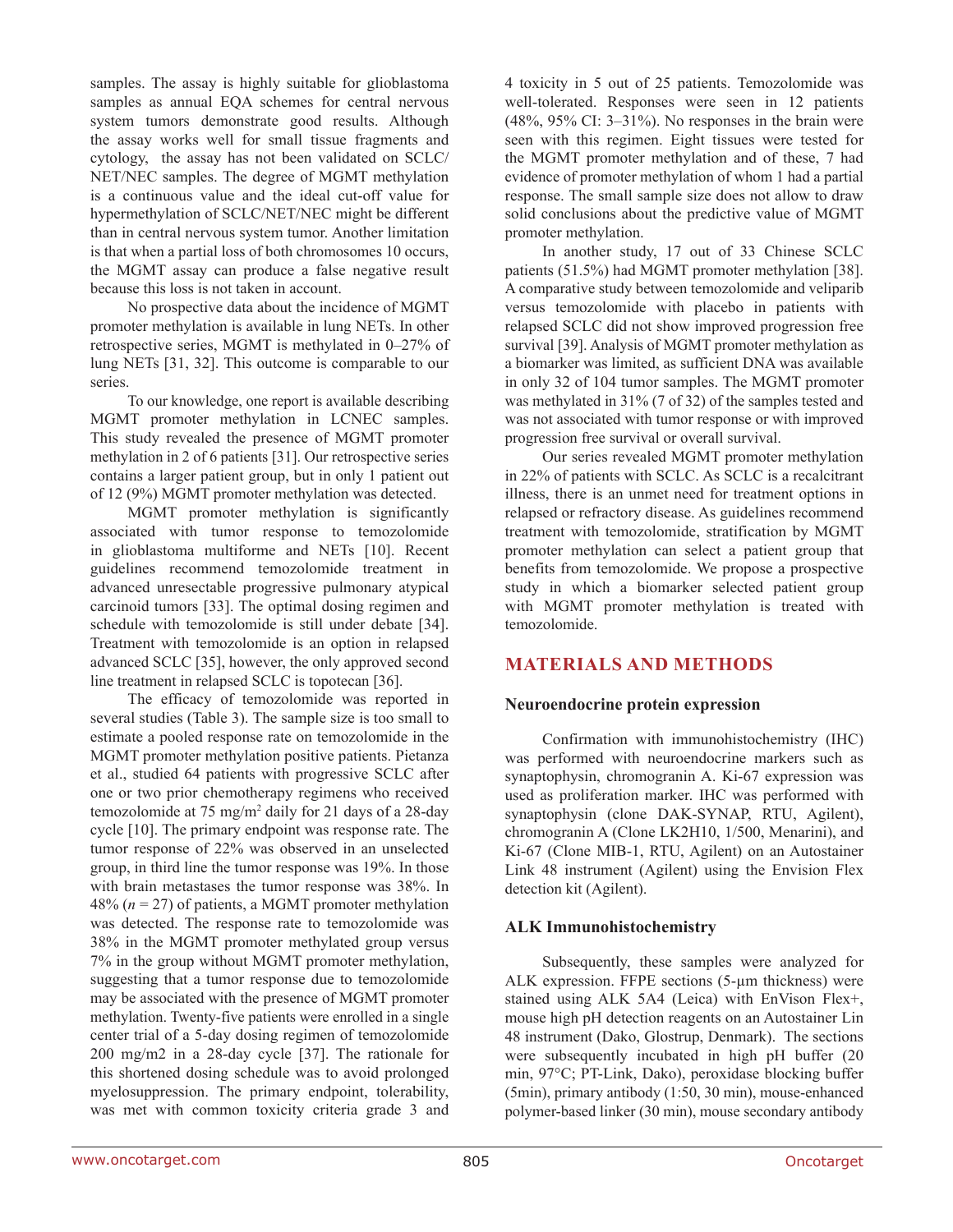(20 min), diaminobenzidene (5 min) and haematoxylin (5 min) as previously described [40]. ALK expression was assessed independently by one pathologist (PP) and one scientist (KZ). IHC ALK positive samples were evaluated with Fluorescence *in-situ* hybridization (FISH). High ALK- expressors were analyzed with next generation sequencing to detect ALK mutations.

#### **ALK Fluorescence** *in-situ* **hybridization**

FISH was performed on 5-µm formalin-fixed, paraffin-embedded (FFPE) tissue sections using the Vysis ALK dual-color, break-apart rearrangement probe in combination with the Vysis pre-and post-treatment kit IV (Abbott Molecular, Des Plaines, IL, USA) according to the manufacturer's instructions. Results were analyzed using a fluorescent BX41 microscope (Olympus, Center Valley, PA, USA) and evaluated according to the Vysis LSI ALK Probe manufacturer's enumeration guidelines.

Fluorescence *in-situ* hybridization (FISH) with Vysis/Abbott LSI ALK probe was performed in IHC positive cases. ALK FISH was considered positive if at least 15% op tumor cells showed rearrangement (50 nuclei were evaluated).

#### **ALK mutation analysis**

ALK mutation analysis was performed using an in house developed and validated Next Generation Sequencing panel detecting single nucleotide variations and small indels in genomic DNA of amongst other exon 22, 23 and 25 of the ALK gene with a sensitivity of 3%. From each sample 10 unstained slides of 5 µM thickness were prepared. Upon macro dissection of the tumor region gDNA extraction was performed using the QIAamp DNA Mini Kit (Qiagen) on a Qiacube instrument. Upon HaloPlex enrichment (Agilent) of the target DNA sequencing analysis was executed on a MiSeq platform using the MiSeq Reagent kit V2 (300 cycles) (Illumina). Analysis of the data was performed using the JSI SeqNExt v4.1.2 software.

#### **Methylation specific PCR of the promoter region of MGMT**

MGMT promoter methylation was analyzed with PCR. Upon macro dissection, DNA isolation of FFPE section was performed using the QIAamp DNA blood mini kit (Qiagen). Bisulfite-mediated conversion of the extracted gDNA was performed using the EpiTect Bisulfite kit (Qiagen) according to the manufacturer's instructions. TaqMan qPCR assay was performed on this converted gDNA to amplify MGMT and ACTB with the following primers and probes: MGMT-FWD 5′-GCGTTTCGACGTTCGTAGGT-3′, MGMT-REV 5′-GCACTCTTCCGAAAACGAAACG-3′, MGMT-PROBE 5′-FAM-CGCAAACGATACGCAC

CGCGA, ACTB-FWR 5′-TGGTGATGGAGGAGGT TTAGTAAGT, ACTB-REV 5′-AACCAATAAAACCT ACTCCTCCCTTAA-3′, ACT-PROBE 5′-VIC-ACCAC CACCCAACACACAATAACAAACACATA-3′. These primer and probe sequences were obtained from Parella et al., and Esteller et al., [41, 42]. Amplification was performed using the LightCycler 480 probes master mix (ROCHE) on a Cobas 4800 platform with an hybridization temperature of 60°C. In each run, a non-template control, a WT control and a positive control (2.5% U87D cell line in background of tonsil FFPE tissue) was included. The MGMT assay has been validated on glioblastoma samples with a detection limit of 1%. The assay is suited for both tissue and cytology samples and required a ratio of neoplastic cells of minimally 10%. The assay is ISO15189 accredited and annual participation to EQA scheme (GENQA CNS schemes) consistently demonstrated good results.

Samples were deemed informative if the Cp value of the ACTB gene was <31 and the samples were scored positive when for MGMT a Cp value of <36 was obtained. These Cp values were established and verified by respectively comparing the results with the assay described by Esteller et al., [42] and with other Belgian and Dutch diagnostic, accredited laboratories performing MGMT analysis in routine practice.

# **CONCLUSIONS**

A subset of NETs and NECs stains positive for ALK-IHC. As protein expression of ALK is especially found in neuronal tissue like thalamus, hypothalamus, midbrain and dorsal root ganglia, the question is whether altered ALK present in neuroendocrine tumors of the lung, can act as a target for treatment with ALK inhibitors. Although 14% of patients expressed ALK, rearrangement was absent. Since mutations in ALK tyrosine kinase domain have also be described to cause ALK expression, also ALK mutation analysis was performed. However, no ALK mutations were found. We suggest that ALK expression reflects the origin of the tumor, the neuroendocrine crest. In absence of an ALK-rearrangement there's no indication for treatment with an ALK-inhibitor.

A sizable fraction of patients NEC and NET present with a MGMT promoter hypermethylation, which is considered a driver alteration for targeted treatment with temozolomide. Prospective data are needed, preferably in a randomized design. We hence recommend testing refractory or relapsing patients with NEC and NET for the presence of this alteration on archival tissue, in order to ascertain their eligibility for such a treatment.

# **Abbreviations**

AC: atypical carcinoid; ALK: anaplastic lymphoma kinase; IHC: immunohistochemistry; LCNEC: large cell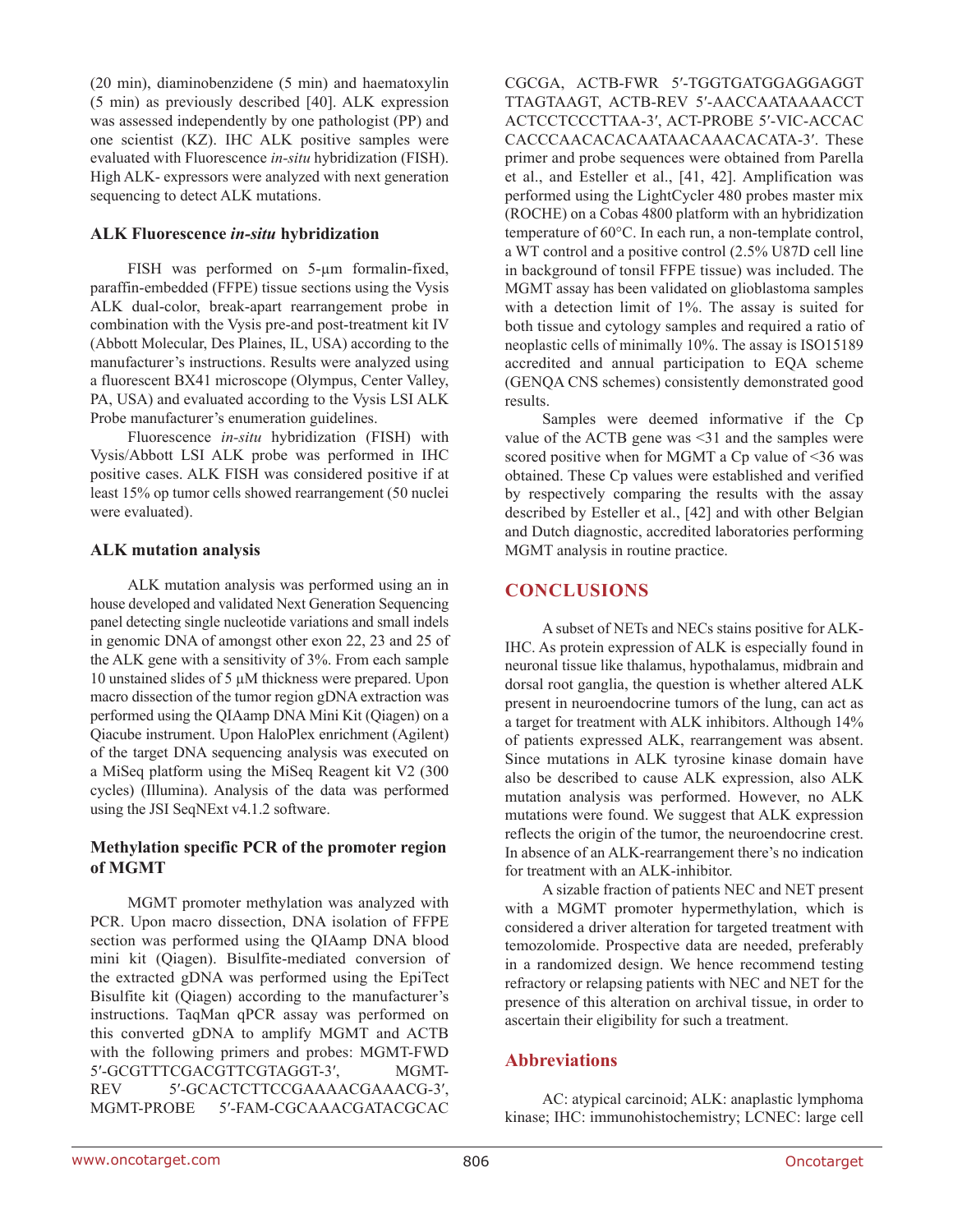neuroendocrine carcinoma; MGMT: O6-Methylguanine-DNA methyltransferase; NEC: neuroendocrine carcinoma; NET: neuroendocrine tumor; PCR: polymerase chain reaction; SCLC: small cell lung cancer; TC: typical carcinoid.

### **Author contributions**

Conceptualization and design: BIH and PP Data acquisition: BIH and AJ Analysis of lab tests: KZ and PP Interpretation of results: BIH Drafting of the manuscript: BIH, KZ and JvM Preparation of tables: BIH Preparation of figures: KZ Revision of the manuscript: all authors.

### **CONFLICTS OF INTEREST**

Authors have no conflicts of interest to declare.

### **REFERENCES**

- 1. Travis WD, Brambilla E, Burke AP, Marx A, Nicholson AG. Introduction to The 2015 World Health Organization Classification of Tumors of the Lung, Pleura, Thymus, and Heart. J Thorac Oncol. 2015; 10:1240-42. [https://doi.](https://doi.org/10.1097/JTO.0000000000000663) [org/10.1097/JTO.0000000000000663.](https://doi.org/10.1097/JTO.0000000000000663) [\[PubMed\]](https://pubmed.ncbi.nlm.nih.gov/26291007)
- 2. Randhawa S, Trikalinos N, Patterson GA. Neuroendocrine Tumors of the Lung. Thorac Surg Clin. 2021; 31:469–76. [https://doi.org/10.1016/j.thorsurg.2021.05.005.](https://doi.org/10.1016/j.thorsurg.2021.05.005) [\[PubMed\]](https://pubmed.ncbi.nlm.nih.gov/34696859)
- 3. Uprety D, Halfdanarson TR, Molina JR, Leventakos K. Pulmonary Neuroendocrine Tumors: Adjuvant and Systemic Treatments. Curr Treat Options Oncol. 2020; 21:86. [https://](https://doi.org/10.1007/s11864-020-00786-0) [doi.org/10.1007/s11864-020-00786-0.](https://doi.org/10.1007/s11864-020-00786-0) [\[PubMed\]](https://pubmed.ncbi.nlm.nih.gov/32862320)
- 4. Travis WD, Brambilla E, Nicholson AG, Yatabe Y, Austin JHM, Beasley MB, Chirieac LR, Dacic S, Duhig E, Flieder DB, Geisinger K, Hirsch FR, Ishikawa Y, et al, and WHO Panel. The 2015 World Health Organization Classification of Lung Tumors: Impact of Genetic, Clinical and Radiologic Advances Since the 2004 Classification. J Thorac Oncol. 2015; 10:1243–60. [https://doi.org/10.1097/](https://doi.org/10.1097/JTO.0000000000000630) [JTO.0000000000000630.](https://doi.org/10.1097/JTO.0000000000000630) [\[PubMed\]](https://pubmed.ncbi.nlm.nih.gov/26291008)
- 5. Swarts DR, Ramaekers FC, Speel EJ. Molecular and cellular biology of neuroendocrine lung tumors: evidence for separate biological entities. Biochim Biophys Acta. 2012; 1826:255–71.<https://doi.org/10.1016/j.bbcan.2012.05.001>. [[PubMed\]](https://pubmed.ncbi.nlm.nih.gov/22579738)
- 6. Toyooka S, Toyooka KO, Maruyama R, Virmani AK, Girard L, Miyajima K, Harada K, Ariyoshi Y, Takahashi T, Sugio K, Brambilla E, Gilcrease M, Minna JD, Gazdar AF. DNA methylation profiles of lung tumors. Mol Cancer Ther. 2001; 1:61–67. [[PubMed](https://pubmed.ncbi.nlm.nih.gov/12467239)]
- 7. Silber JR, Bobola MS, Blank A, Chamberlain MC. O(6) methylguanine-DNA methyltransferase in glioma therapy: promise and problems. Biochim Biophys Acta. 2012; 1826:71–82. <https://doi.org/10.1016/j.bbcan.2011.12.004>. [[PubMed\]](https://pubmed.ncbi.nlm.nih.gov/22244911)
- 8. Bady P, Sciuscio D, Diserens AC, Bloch J, van den Bent MJ, Marosi C, Dietrich PY, Weller M, Mariani L, Heppner FL, Mcdonald DR, Lacombe D, Stupp R, et al. MGMT methylation analysis of glioblastoma on the Infinium methylation BeadChip identifies two distinct CpG regions associated with gene silencing and outcome, yielding a prediction model for comparisons across datasets, tumor grades, and CIMP-status. Acta Neuropathol. 2012; 124:547–60. [https://doi.org/10.1007/s00401-012-1016-2.](https://doi.org/10.1007/s00401-012-1016-2) [\[PubMed\]](https://pubmed.ncbi.nlm.nih.gov/22810491)
- 9. Miglio U, Mezzapelle R, Paganotti A, Veggiani C, Mercalli F, Mancuso G, Gaudino E, Rena O, Buosi R, Boldorini R. Frequency of O<sup>6</sup>-methylguanine-DNA methyltransferase promoter methylation in cytological samples from small cell lung cancer. Diagn Cytopathol. 2015; 43:947–52. [https://doi.org/10.1002/dc.23319.](https://doi.org/10.1002/dc.23319) [\[PubMed\]](https://pubmed.ncbi.nlm.nih.gov/26152836)
- 10. Pietanza MC, Kadota K, Huberman K, Sima CS, Fiore JJ, Sumner DK, Travis WD, Heguy A, Ginsberg MS, Holodny AI, Chan TA, Rizvi NA, Azzoli CG, et al. Phase II trial of temozolomide in patients with relapsed sensitive or refractory small cell lung cancer, with assessment of methylguanine-DNA methyltransferase as a potential biomarker. Clin Cancer Res. 2012; 18:1138-45. [https://doi.](https://doi.org/10.1158/1078-0432.CCR-11-2059) [org/10.1158/1078-0432.CCR-11-2059](https://doi.org/10.1158/1078-0432.CCR-11-2059). [[PubMed](https://pubmed.ncbi.nlm.nih.gov/22228633)]
- 11. Walter T, van Brakel B, Vercherat C, Hervieu V, Forestier J, Chayvialle JA, Molin Y, Lombard-Bohas C, Joly MO, Scoazec JY. O6-Methylguanine-DNA methyltransferase status in neuroendocrine tumours: prognostic relevance and association with response to alkylating agents. Br J Cancer. 2015; 112:523-31. [https://doi.org/10.1038/bjc.2014.660.](https://doi.org/10.1038/bjc.2014.660) [\[PubMed\]](https://pubmed.ncbi.nlm.nih.gov/25584486)
- 12. Soda M, Choi YL, Enomoto M, Takada S, Yamashita Y, Ishikawa S, Fujiwara S, Watanabe H, Kurashina K, Hatanaka H, Bando M, Ohno S, Ishikawa Y, et al. Identification of the transforming EML4-ALK fusion gene in non-small-cell lung cancer. Nature. 2007; 448:561–66. <https://doi.org/10.1038/nature05945>. [[PubMed](https://pubmed.ncbi.nlm.nih.gov/17625570)]
- 13. Chiarle R, Voena C, Ambrogio C, Piva R, Inghirami G. The anaplastic lymphoma kinase in the pathogenesis of cancer. Nat Rev Cancer. 2008; 8:11–23. [https://doi.org/10.1038/](https://doi.org/10.1038/nrc2291) [nrc2291.](https://doi.org/10.1038/nrc2291) [\[PubMed\]](https://pubmed.ncbi.nlm.nih.gov/18097461)
- 14. van Gaal JC, Flucke UE, Roeffen MH, de Bont ES, Sleijfer S, Mavinkurve-Groothuis AM, Suurmeijer AJ, van der Graaf WT, Versleijen-Jonkers YM. Anaplastic lymphoma kinase aberrations in rhabdomyosarcoma: clinical and prognostic implications. J Clin Oncol. 2012; 30:308–15. [https://doi.org/10.1200/JCO.2011.37.8588.](https://doi.org/10.1200/JCO.2011.37.8588) [\[PubMed\]](https://pubmed.ncbi.nlm.nih.gov/22184391)
- 15. Duijkers FAM, Gaal J, Meijerink JPP, Admiraal P, Pieters R, de Krijger RR, van Noesel MM. High anaplastic lymphoma kinase immunohistochemical staining in neuroblastoma and ganglioneuroblastoma is an independent predictor of poor outcome. Am J Pathol. 2012; 180:1223-31. [https://doi.](https://doi.org/10.1016/j.ajpath.2011.12.003) [org/10.1016/j.ajpath.2011.12.003](https://doi.org/10.1016/j.ajpath.2011.12.003). [[PubMed](https://pubmed.ncbi.nlm.nih.gov/22203052)]
- 16. Toyokawa G, Taguchi K, Ohba T, Morodomi Y, Takenaka T, Hirai F, Yamaguchi M, Seto T, Takenoyama M, Sugio K,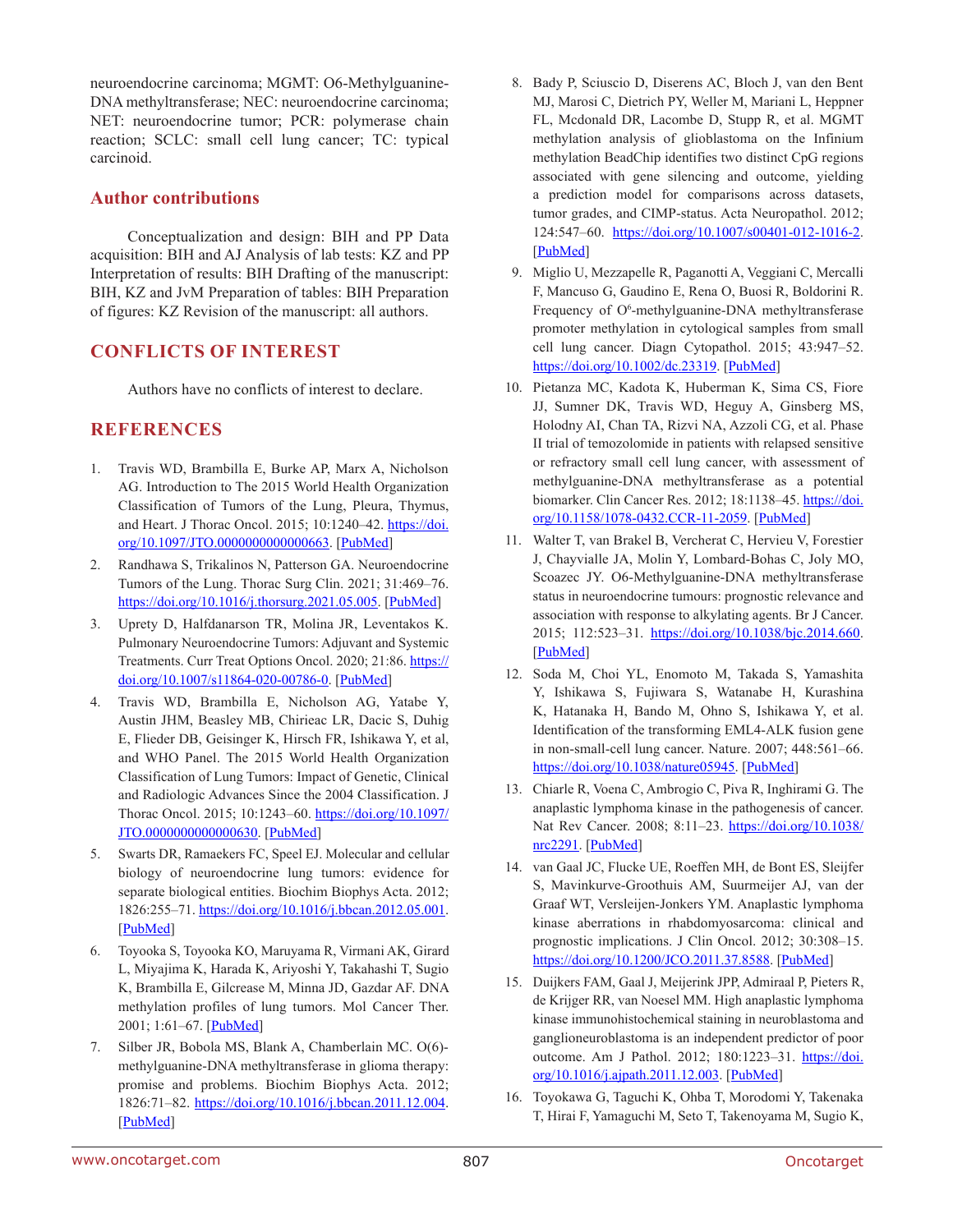Ichinose Y. First case of combined small-cell lung cancer with adenocarcinoma harboring EML4-ALK fusion and an exon 19 EGFR mutation in each histological component. J Thorac Oncol. 2012; 7:e39–41. [https://doi.org/10.1097/](https://doi.org/10.1097/JTO.0b013e3182762bcb) [JTO.0b013e3182762bcb.](https://doi.org/10.1097/JTO.0b013e3182762bcb) [\[PubMed\]](https://pubmed.ncbi.nlm.nih.gov/23154565)

- 17. Iwahara T, Fujimoto J, Wen D, Cupples R, Bucay N, Arakawa T, Mori S, Ratzkin B, Yamamoto T. Molecular characterization of ALK, a receptor tyrosine kinase expressed specifically in the nervous system. Oncogene. 1997; 14:439–49. <https://doi.org/10.1038/sj.onc.1200849>. [[PubMed\]](https://pubmed.ncbi.nlm.nih.gov/9053841)
- 18. Kondoh C, Horio Y, Hayashi Y, Ebi H, Hida T, Hasegawa Y, Yatabe Y. Anaplastic lymphoma kinase expression in smallcell lung cancer. Histopathology. 2019; 75:20-28. [https://](https://doi.org/10.1111/his.13842) [doi.org/10.1111/his.13842](https://doi.org/10.1111/his.13842). [[PubMed](https://pubmed.ncbi.nlm.nih.gov/30790327)]
- 19. Nakamura H, Tsuta K, Yoshida A, Shibata T, Wakai S, Asamura H, Furuta K, Tsuda H. Aberrant anaplastic lymphoma kinase expression in high-grade pulmonary neuroendocrine carcinoma. J Clin Pathol. 2013; 66:705–7. [https://doi.org/10.1136/jclinpath-2012-201329.](https://doi.org/10.1136/jclinpath-2012-201329) [\[PubMed\]](https://pubmed.ncbi.nlm.nih.gov/23618692)
- 20. Karlsson A, Brunnström H, Lindquist KE, Jirström K, Jönsson M, Rosengren F, Reuterswärd C, Cirenajwis H, Borg Å, Jönsson P, Planck M, Jönsson G, Staaf J. Mutational and gene fusion analyses of primary large cell and large cell neuroendocrine lung cancer. Oncotarget. 2015; 6:22028–37. <https://doi.org/10.18632/oncotarget.4314>. [[PubMed](https://pubmed.ncbi.nlm.nih.gov/26124082)]
- 21. Toyokawa G, Takenoyama M, Taguchi K, Toyozawa R, Inamasu E, Kojo M, Shiraishi Y, Morodomi Y, Takenaka T, Hirai F, Yamaguchi M, Seto T, Shimokawa M, Ichinose Y. An extremely rare case of small-cell lung cancer harboring variant 2 of the EML4-ALK fusion gene. Lung Cancer. 2013; 81:487–90. [https://doi.org/10.1016/j.](https://doi.org/10.1016/j.lungcan.2013.05.022) [lungcan.2013.05.022.](https://doi.org/10.1016/j.lungcan.2013.05.022) [\[PubMed\]](https://pubmed.ncbi.nlm.nih.gov/23787064)
- 22. Bai Q, Li Y, Zhang X, Zhu X, Zhou X. A Case of Primary Pulmonary Combined Small Cell Carcinoma With Adenocarcinoma Harboring the Same KLC1-ALK Fusion in Both Histologic Components. J Thorac Oncol. 2018; 13:e197–99. <https://doi.org/10.1016/j.jtho.2018.05.018>. [[PubMed\]](https://pubmed.ncbi.nlm.nih.gov/30244852)
- 23. Pronk NB, Polman AJ, Sterk L, Oosterhuis JW, Smit EF. A nonresponding small cell lung carcinoma. J Thorac Oncol. 2009; 4:1291–92. [https://doi.org/10.1097/](https://doi.org/10.1097/JTO.0b013e3181b6b812) [JTO.0b013e3181b6b812](https://doi.org/10.1097/JTO.0b013e3181b6b812). [[PubMed](https://pubmed.ncbi.nlm.nih.gov/20197736)]
- 24. Wang VE, Young L, Ali S, Miller VA, Urisman A, Wolfe J, Bivona TG, Damato B, Fogh S, Bergsland EK. A Case of Metastatic Atypical Neuroendocrine Tumor with *ALK* Translocation and Diffuse Brain Metastases. Oncologist. 2017; 22:768–73. [https://doi.org/10.1634/](https://doi.org/10.1634/theoncologist.2017-0054) [theoncologist.2017-0054.](https://doi.org/10.1634/theoncologist.2017-0054) [\[PubMed\]](https://pubmed.ncbi.nlm.nih.gov/28507205)
- 25. Nakajima M, Uchiyama N, Shigemasa R, Matsumura T, Matsuoka R, Nomura A. Atypical Carcinoid Tumor with Anaplastic Lymphoma Kinase (ALK) Rearrangement Successfully Treated by an ALK Inhibitor. Intern Med. 2016; 55:3151–53. [https://doi.org/10.2169/](https://doi.org/10.2169/internalmedicine.55.6738) [internalmedicine.55.6738.](https://doi.org/10.2169/internalmedicine.55.6738) [\[PubMed\]](https://pubmed.ncbi.nlm.nih.gov/27803410)
- 26. Fukuizumi A, Akagi K, Sakai H. A Case of Atypical Carcinoid: Harboring Variant 3a/b EML4-ALK Rearrangement. J Thorac Oncol. 2015; 10:e104-6. [https://](https://doi.org/10.1097/JTO.0000000000000635) [doi.org/10.1097/JTO.0000000000000635.](https://doi.org/10.1097/JTO.0000000000000635) [\[PubMed\]](https://pubmed.ncbi.nlm.nih.gov/26398829)
- 27. Omachi N, Shimizu S, Kawaguchi T, Tezuka K, Kanazu M, Tamiya A, Asami K, Okishio K, Kitaichi M, Atagi S. A case of large-cell neuroendocrine carcinoma harboring an EML4-ALK rearrangement with resistance to the ALK inhibitor crizotinib. J Thorac Oncol. 2014; 9:e40–42. [https://](https://doi.org/10.1097/JTO.0000000000000103) [doi.org/10.1097/JTO.0000000000000103.](https://doi.org/10.1097/JTO.0000000000000103) [\[PubMed\]](https://pubmed.ncbi.nlm.nih.gov/24828670)
- 28. Miyoshi K, Adachi Y, Nakaji H, Okamura A, Sakai Y, Hirano R, Yahata S, Li M, Ikehara S. Neuroendocrine carcinoma of the lung expressing anaplastic lymphoma kinase on high-sensitivity immunohistochemistry: A case report. Mol Clin Oncol. 2017; 7:188-92. [https://doi.](https://doi.org/10.3892/mco.2017.1308) [org/10.3892/mco.2017.1308.](https://doi.org/10.3892/mco.2017.1308) [\[PubMed\]](https://pubmed.ncbi.nlm.nih.gov/28781783)
- 29. Hayashi N, Fujita A, Saikai T, Takabatake H, Sotoshiro M, Sekine K, Kawana A. Large Cell Neuroendocrine Carcinoma Harboring an Anaplastic Lymphoma Kinase (ALK) Rearrangement with Response to Alectinib. Intern Med. 2018; 57:713-16. [https://doi.org/10.2169/](https://doi.org/10.2169/internalmedicine.9368-17) [internalmedicine.9368-17](https://doi.org/10.2169/internalmedicine.9368-17). [[PubMed](https://pubmed.ncbi.nlm.nih.gov/29151522)]
- 30. Hiddinga BI, Pauwels P, Janssens A, van Meerbeeck JP. O6 -Methylguanine-DNA methyltransferase (MGMT): A drugable target in lung cancer? Lung Cancer. 2017; 107:91–99. [https://doi.org/10.1016/j.lungcan.2016.07.014.](https://doi.org/10.1016/j.lungcan.2016.07.014) [\[PubMed\]](https://pubmed.ncbi.nlm.nih.gov/27492578)
- 31. Lei L, Jiang Z, Zhang G, Cheng Q, Lu H. MGMT promoter methylation and 1p/19q co-deletion of surgically resected pulmonary carcinoid and large-cell neuroendocrine carcinoma. World J Surg Oncol. 2018; 16:110. [https://doi.](https://doi.org/10.1186/s12957-018-1413-7) [org/10.1186/s12957-018-1413-7](https://doi.org/10.1186/s12957-018-1413-7). [[PubMed](https://pubmed.ncbi.nlm.nih.gov/29914531)]
- 32. Liu L, Broaddus RR, Yao JC, Xie S, White JA, Wu TT, Hamilton SR, Rashid A. Epigenetic alterations in neuroendocrine tumors: methylation of RAS-association domain family 1, isoform A and p16 genes are associated with metastasis. Mod Pathol. 2005; 18:1632–40. [https://doi.](https://doi.org/10.1038/modpathol.3800490) [org/10.1038/modpathol.3800490.](https://doi.org/10.1038/modpathol.3800490) [\[PubMed\]](https://pubmed.ncbi.nlm.nih.gov/16258509)
- 33. Baudin E, Caplin M, Garcia-Carbonero R, Fazio N, Ferolla P, Filosso PL, Frilling A, de Herder WW, Hörsch D, Knigge U, Korse CM, Lim E, Lombard-Bohas C, et al, and ESMO Guidelines Committee. Lung and thymic carcinoids: ESMO Clinical Practice Guidelines for diagnosis, treatment and follow-up\*. Ann Oncol. 2021; 32:439–51. [https://doi.](https://doi.org/10.1016/j.annonc.2021.01.003) [org/10.1016/j.annonc.2021.01.003.](https://doi.org/10.1016/j.annonc.2021.01.003) [\[PubMed\]](https://pubmed.ncbi.nlm.nih.gov/33482246)
- 34. Neyns B, Tosoni A, Hwu WJ, Reardon DA. Dose-dense temozolomide regimens: antitumor activity, toxicity, and immunomodulatory effects. Cancer. 2010; 116:2868–77. <https://doi.org/10.1002/cncr.25035>. [[PubMed](https://pubmed.ncbi.nlm.nih.gov/20564393)]
- 35. Kalemkerian GP, Loo BW, Akerley W, Attia A, Bassetti M, Boumber Y, Decker R, Dobelbower MC, Dowlati A, Downey RJ, Florsheim C, Ganti AKP, Grecula JC, et al. NCCN Guidelines Insights: Small Cell Lung Cancer, Version 2.2018. J Natl Compr Canc Netw. 2018; 16:1171– 82. [https://doi.org/10.6004/jnccn.2018.0079.](https://doi.org/10.6004/jnccn.2018.0079) [\[PubMed\]](https://pubmed.ncbi.nlm.nih.gov/30323087)